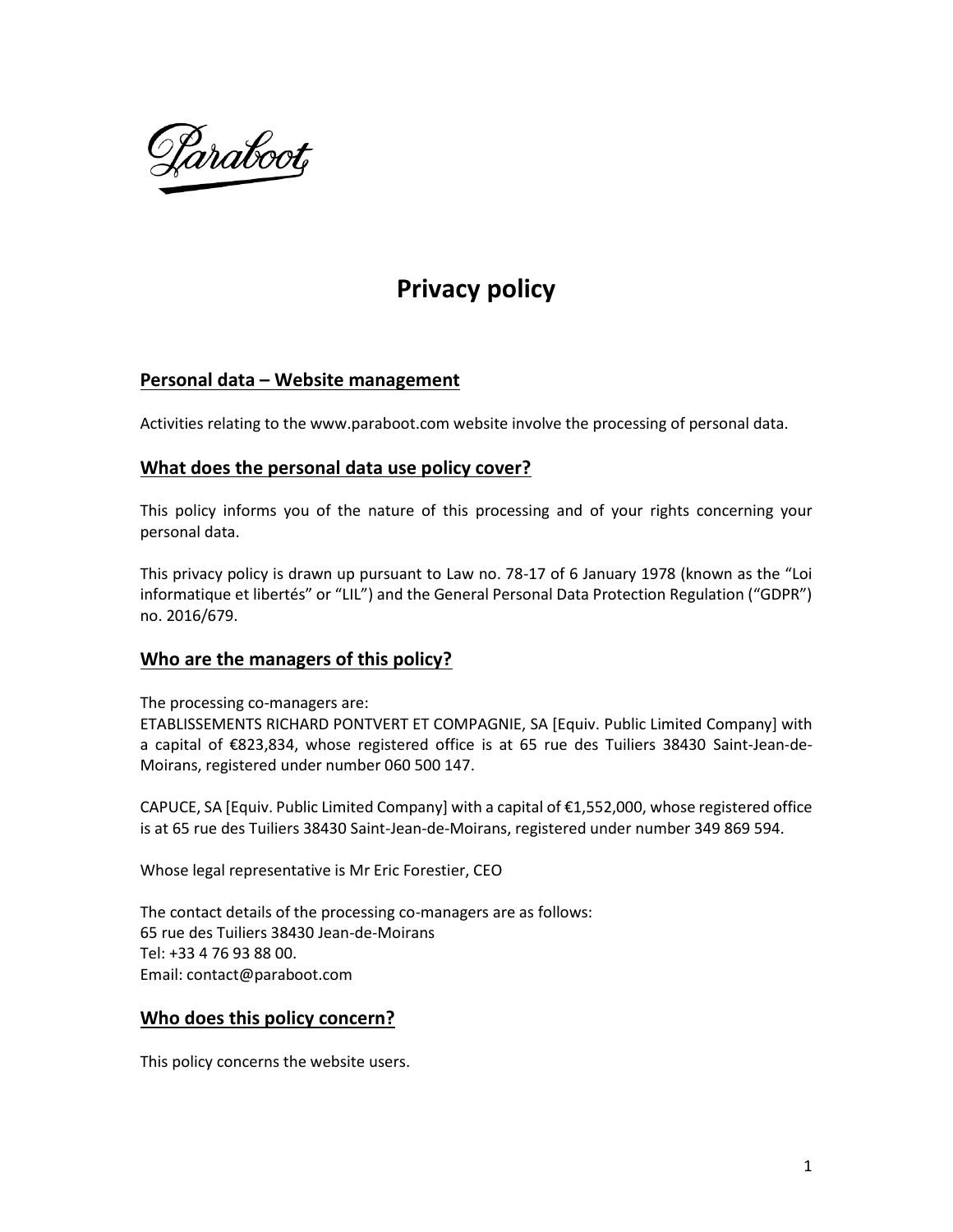More specifically it concerns:

- persons who subscribe to the newsletter
- applicants who submit their applications via the website (online recruitment)
- customers of our online store
- persons who reserve products online to collect in-store

- persons to whom we have entrusted technical services (hosting service, maintenance, website security)

- persons with access to the website's back office for its administration
- persons who contact us via the website's contact form
- persons browsing the website (internet users)

# **Purpose (what the data collected is used for)**

The purpose of the processing is the management of the website.

This processing is for various purposes determined, depending on the case, either by ETABLISSEMENTS RICHARD PONVERT ET COMPAGNIE or by CAPUCE SA.

ETABLISSEMENTS RICHARD PONTVERT ET COMPAGNIE determines the following purposes:

- the management of online applications (online recruitment)
- the technical management of the website (maintenance, hosting and website security)
- website administration
- the management of requests for information via the contact form
- the management of website cookies

CAPUCE SA determines the following purpose: - the management of customer orders via the online store

The following purposes are co-managed:

- the management of newsletter subscriptions
- the management of product reservations
- the management of after-sales service and product returns

#### **Legal basis for processing: what gives us the right to process data**

The legal basis for processing is as follows:

- for the management of newsletter subscriptions, the legal basis is the subscriber's consent

- for the management of online applications (online recruitment), the legal basis is the applicants' consent

- for the management of orders via the online shop, the legal basis is the order placed by these customers (the contract)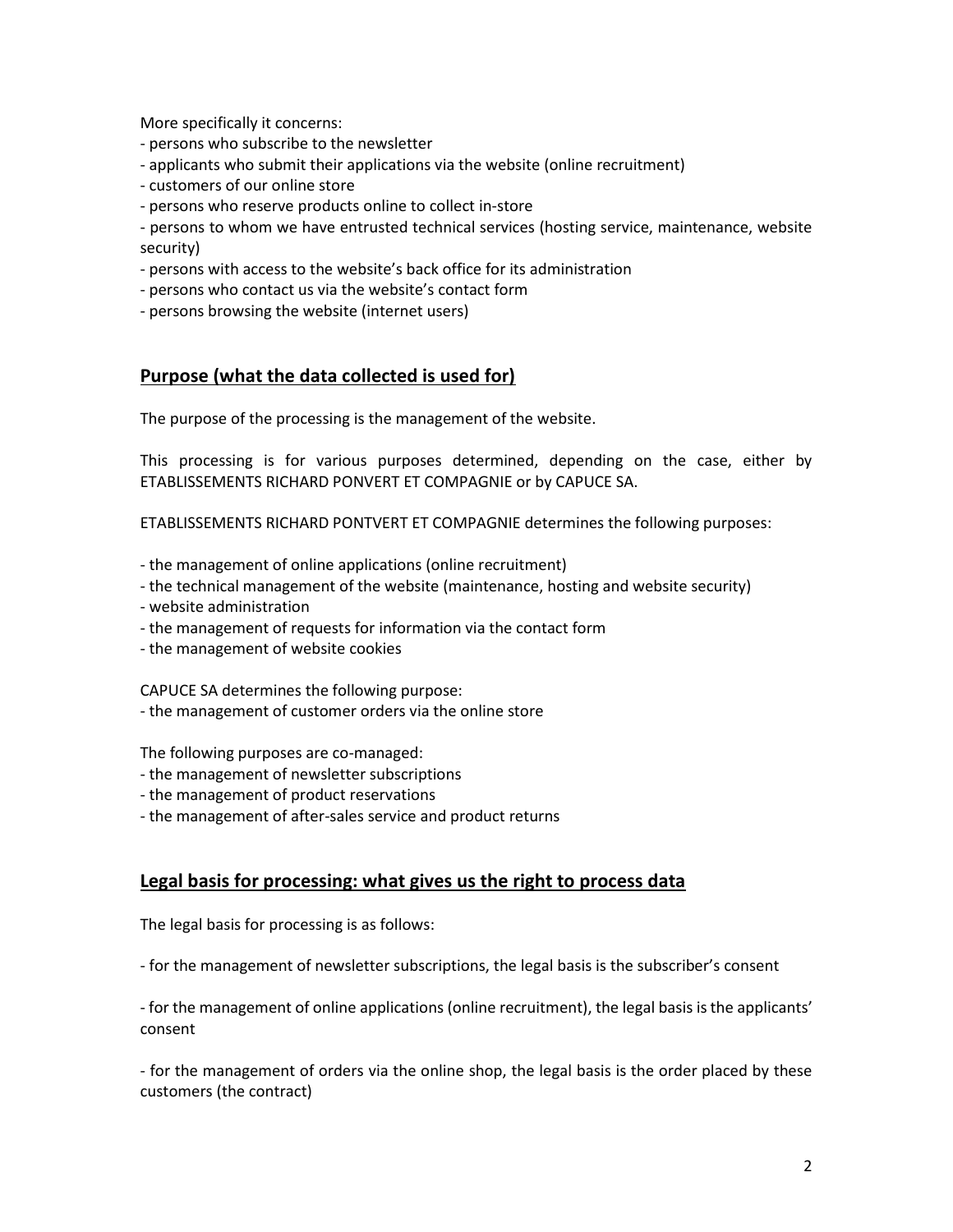- for the management of after-sales service and product returns, the legal basis is the order placed by these customers (the contract)

- for the technical management of the website (maintenance, hosting and website security), the legal basis is the legitimate interest and the contracts entered into with the service providers

- for website administration, the legal basis is the legitimate interest

- for the management of online reservations, the legal basis is consent

- for the management of requests for information via the contact form, the legal basis is the legitimate interest (to enable online communication)

- for the management of cookies on the website, the legal basis is the consent of the persons concerned when this consent is compulsory

#### **Data retention period**

Data subject to processing are retained for a period not exceeding that necessary for the purposes for which they are recorded (processing minimisation principle).

The maximum retention periods are as follows:

- for the management of newsletter subscriptions: the email address is retained until the person concerned unsubscribes

- for the management of online applications (online recruitment): 2 years for unsuccessful applications

- for the management of orders via the online store: 10 years from the end of the order. Bank details are retained for 30 days

- for the management of after-sales service and product returns: 10 years from the order

- for the technical management of the website (maintenance, hosting and website security): 13 months maximum for IP addresses and connection logs

- for website administration: for as long as the persons concerned administer the website

- for the management of online reservations: the time needed for the reservation
- for the management of requests for information via the contact form: 3 years from the request

- for the management of website cookies: 13 months maximum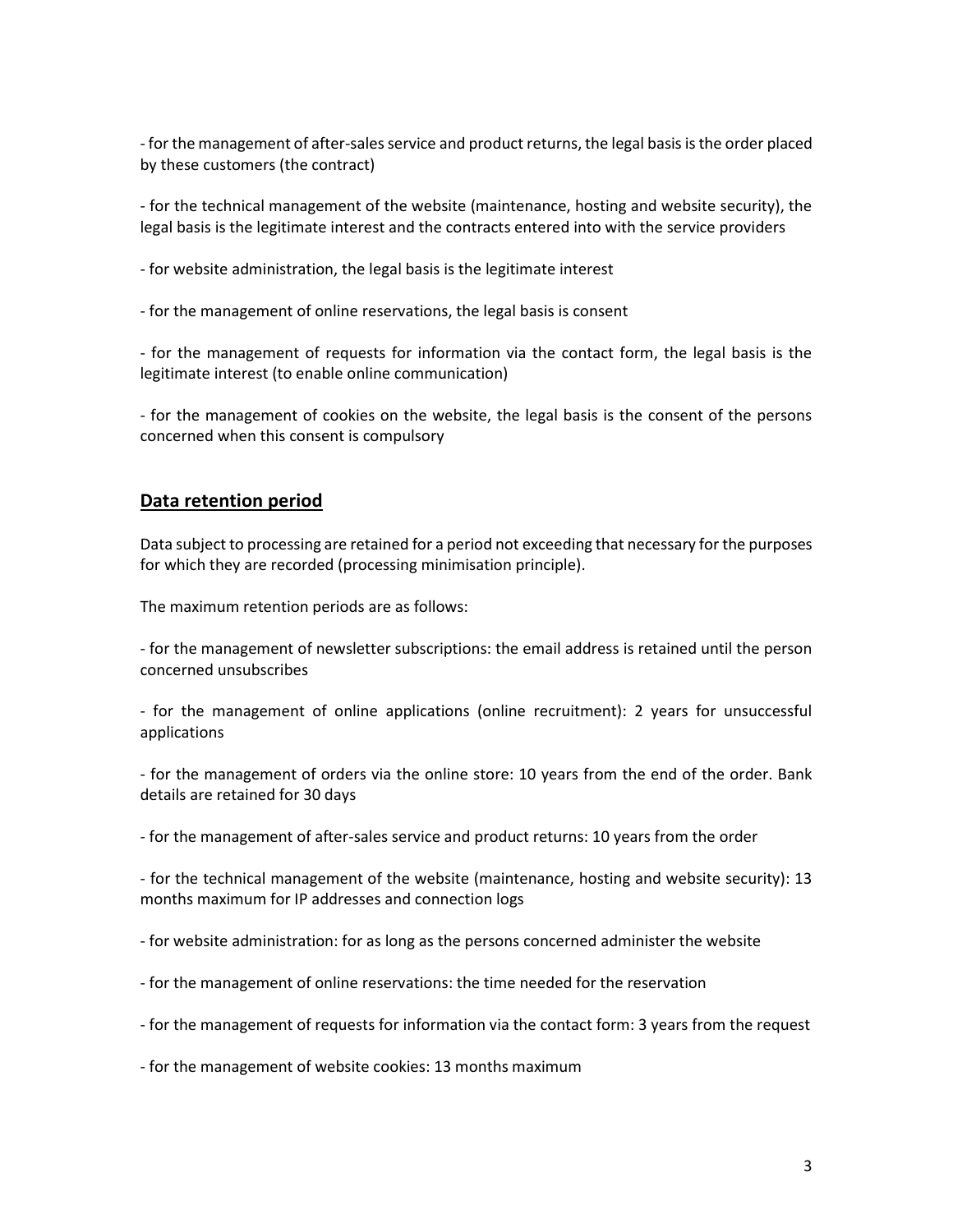# **Data processed**

The processing manager processes the following categories of data:

- Identification data (surname, given name, address, email address, telephone, etc.)
- Data concerning the product(s) ordered, returns and withdrawals, etc.
- Connection data (IP addresses, device type, browser, logs, usernames)
- Location data post code and address (for online reservations and finding a point of sale on the "Boutiques" page)
- Financial information (bank details for orders)

# **Compulsory or optional nature of data collection**

The data collected are compulsory in order to achieve the processing purposes, except in the following cases:

- Location data

- Certain connection data (collected by trackers)

#### **Data sources**

Data are transferred directly by the person concerned either to ETABLISSEMENTS RICHARD PONVERT ET COMPAGNIE or to CAPUCE SA (for online orders).

#### **Data recipients**

Depending on their respective needs, the following are recipients of all or part of the data:

- the processing co-manager
- persons in charge of technical services (hosting service, maintenance, website security)
- Dalenys (payment platform)
- online payment service providers (PayPal, American Express, Sofort and Bancontact, etc.)
- the logistics coordinator
- carriers

#### **What security measures are in place?**

The processing manager implements appropriate technical and organisational measures in order to ensure a level of security appropriate to the risk.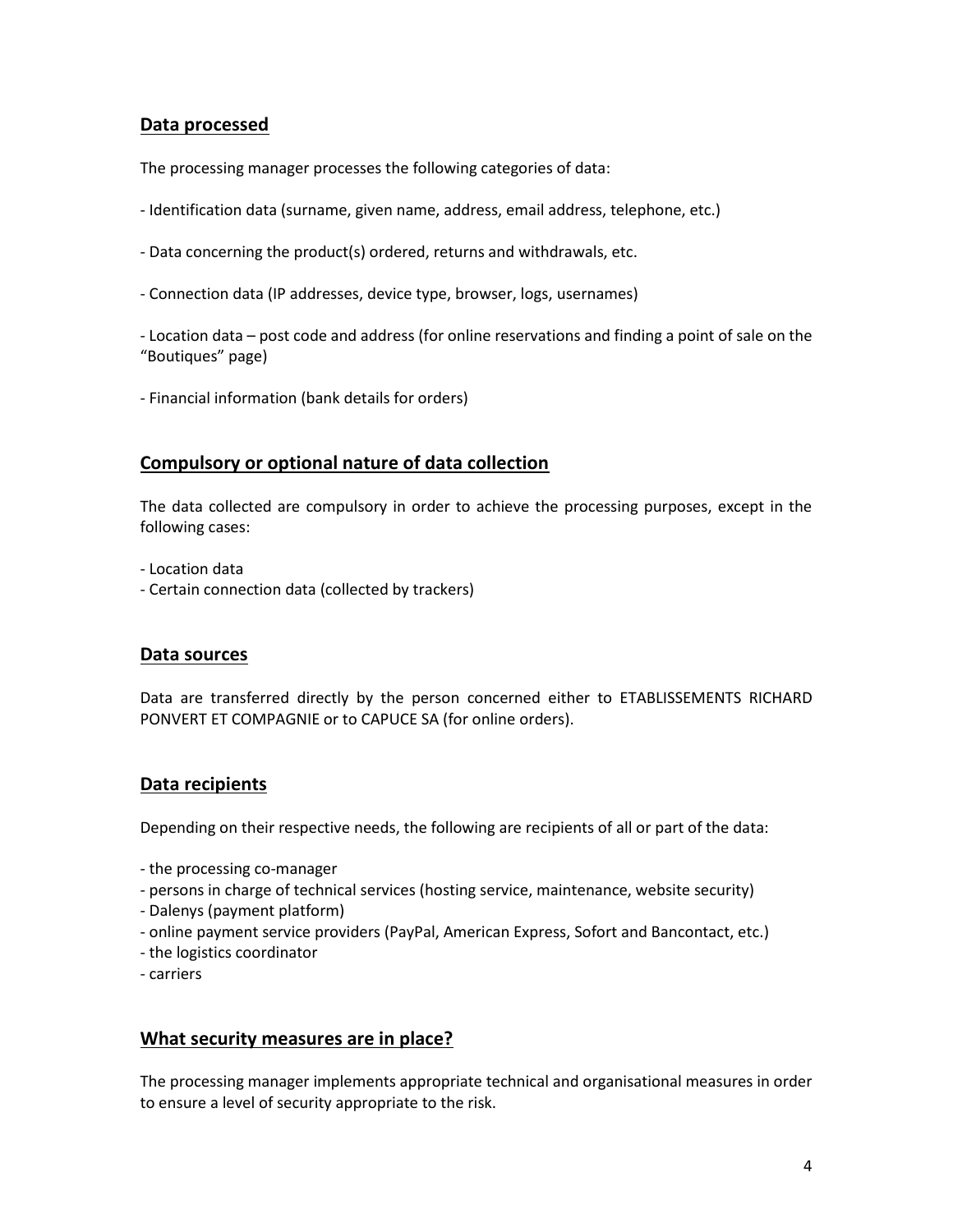The processing manager takes measures to ensure that any natural person acting under the authority of the processing manager or under that of the subcontractor, who has access to personal data, does not process them except upon instruction from the processing manager, unless obliged to do so.

# **The existence or not of data transfers to countries outside the European Union and associated guarantees**

The processing manager makes no transfers of personal data outside the European Union.

# **Automated decision making**

The processing does not provide for fully automated decision making.

# **Geolocation**

If you use the online reservation system from a computer and you allow access to your location, your browser gathers information concerning nearby wireless access points and your computer's IP address and sends them to the geolocation service provider by default.

For Firefox, this provider is *Google Location Services*. This transfer is used to obtain an estimate of your location. This location estimate is then shared with ETABLISSEMENTS RICHARD PONVERT ET COMPAGNIE.

By default, Firefox determines your location by sending:

- your computer's IP address,
- information concerning nearby wireless access points and
- a random customer ID, assigned by Google, which expires after two weeks.

For more information: [https://support.mozilla.org/fr/kb/firefox-partage-t-il-ma-position-avec](https://support.mozilla.org/fr/kb/firefox-partage-t-il-ma-position-avec-sites-web?redirectslug=does-firefox-share-my-location-web-sites&amp;redirectlocale=en-US)[sites-web?redirectslug=does-firefox-share-my-location-web-sites&redirectlocale=en-US](https://support.mozilla.org/fr/kb/firefox-partage-t-il-ma-position-avec-sites-web?redirectslug=does-firefox-share-my-location-web-sites&amp;redirectlocale=en-US)

*Google Location Services* then returns a geolocation estimate. For a full description of the information collected and used by Google, please refer to Google's geolocation privacy policy (in [English\).](https://www.google.com/privacy/lsf.html)

Information is exchanged over an encrypted connection to protect your privacy. Once Firefox has your location information, it transfers it to ETABLISSEMENTS RICHARD PONVERT ET COMPAGNIE, which requested it. At no time are the name, website address or cookies shared with *Google Location Services*.

For a full description of the information collected and used by Firefox, please refer to your browser's privacy policy.

If you use our services from a mobile device, this device will send us data concerning your geographical location according to the settings you have chosen on your phone. We will ask for your consent before using the GPS or other tools enabling your exact location to be identified.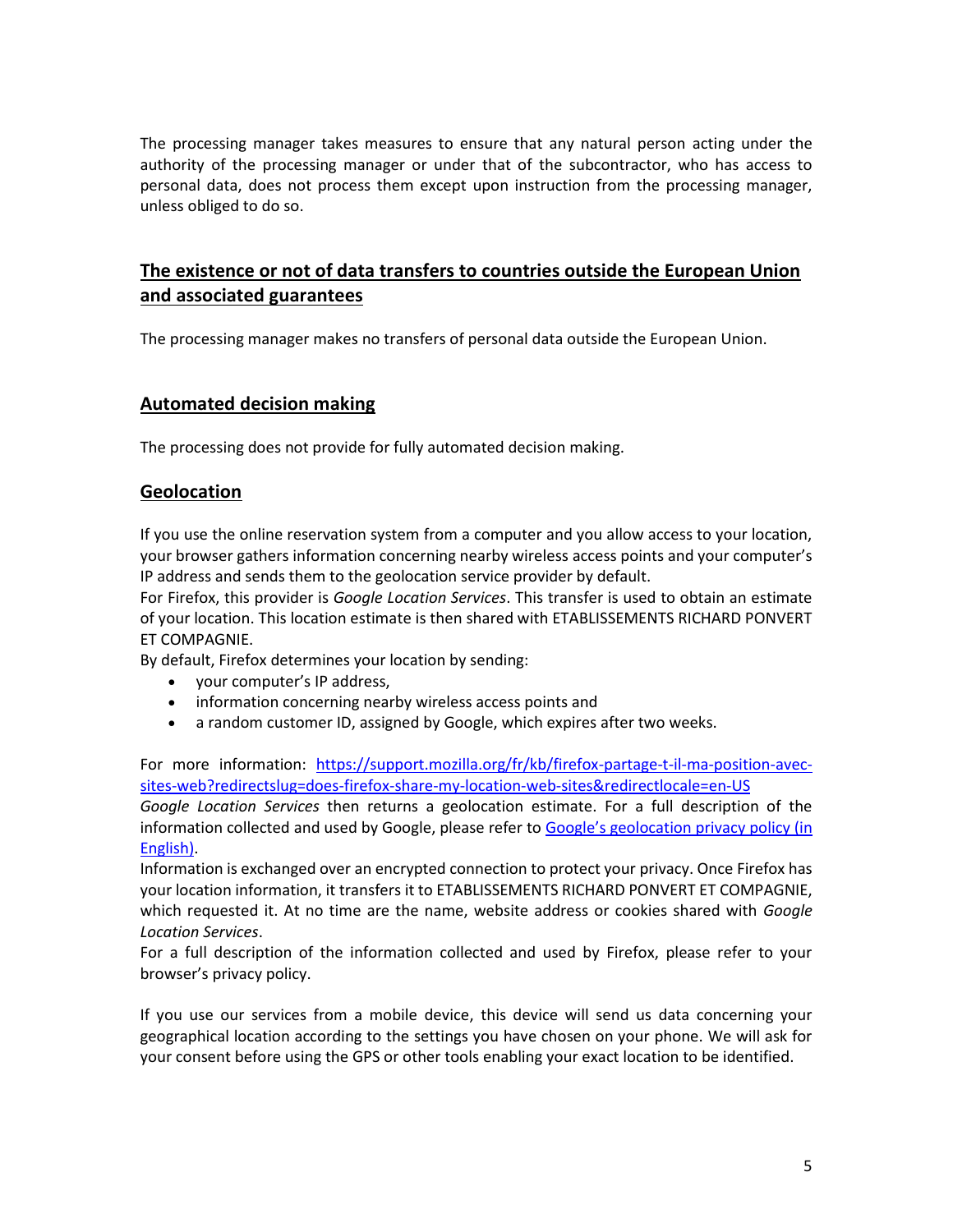# **Cookies and other trackers used on the website**

A cookie is a tracker. When an internet user browses on a website, it enables personal data concerning the user to be collected.

When using the internet on your computer, cookies are managed by your internet browser (Internet Explorer, Firefox, Safari or Google Chrome).

Some cookies are internal to the website, others are third-party cookies placed on the website by third-party companies.

The third-party trackers we use on the website are as follows:

#### · **Google**

**Analytics** (cf [https://developers.google.com/analytics/devguides/collection/analyticsjs/cookie](https://developers.google.com/analytics/devguides/collection/analyticsjs/cookie-usage#gtagjs_and_analyticsjs_-_cookie_usage)usage#gtagjs\_and\_analyticsjs - cookie\_usage)

=> Statistics cookies: ga; gat; gid; collect

These cookies generate data enabling us to compile general statistics concerning the way in which visitors use our website. We use the services of Google Analytics of Google Inc.

· **Addthis (cf** [https://www.oracle.com/legal/privacy/addthis-privacy-policy.html#publisher](https://www.oracle.com/legal/privacy/addthis-privacy-policy.html#publisher-visitors)[visitors\)](https://www.oracle.com/legal/privacy/addthis-privacy-policy.html#publisher-visitors)

=> Statistics cookies: \_\_atuvc; \_\_atuvs; loc; uvc

These cookies generate data enabling us to compile specific statistics concerning the sharing of our website content with social networks. We use the services of Addthis.

#### · **Youtube**

#### => Preference cookies: yt-player-bandwidth

These cookies enable a website to analyse in a general manner information that changes the way in which the website behaves or appears. The one that we use is used to determine optimal video quality depending on a visitor's device and network settings.

=> Marketing cookies: GPS; IDE; NID; PREF; r/collect; rc::a; rc::b; test\_cookie;

VISITOR\_INFO1\_LIVE; YSC; yt.innertube::nextld; yt.innertube::requests; yt-player-headersreadable; yt-player-two-stage-token; yt-remote-cast-installed; yt-remote-connected-devices; ytremote-devices-id; yt-remote-fast-check-period; yt-remote-session-app; yt-remote-sessionname.

These cookies are mostly used to store statistics concerning:

- The way in which a visitor uses videos on YouTube via our website
- User bandwidth on pages with integrated YouTube videos
- The user's video playback preferences for YouTube videos embedded on the website

# Further information:

For more information concerning [Analytics cookies and privacy](https://developers.google.com/analytics/devguides/collection/analyticsjs/cookie-usage?hl=fr) Google:<https://www.google.com/policies/technologies/cookies/> [https://policies.google.com/privacy?hl=fr&gl=fr](https://policies.google.com/privacy?hl=fr&amp;gl=fr)

We use cookies requiring the internet user's consent.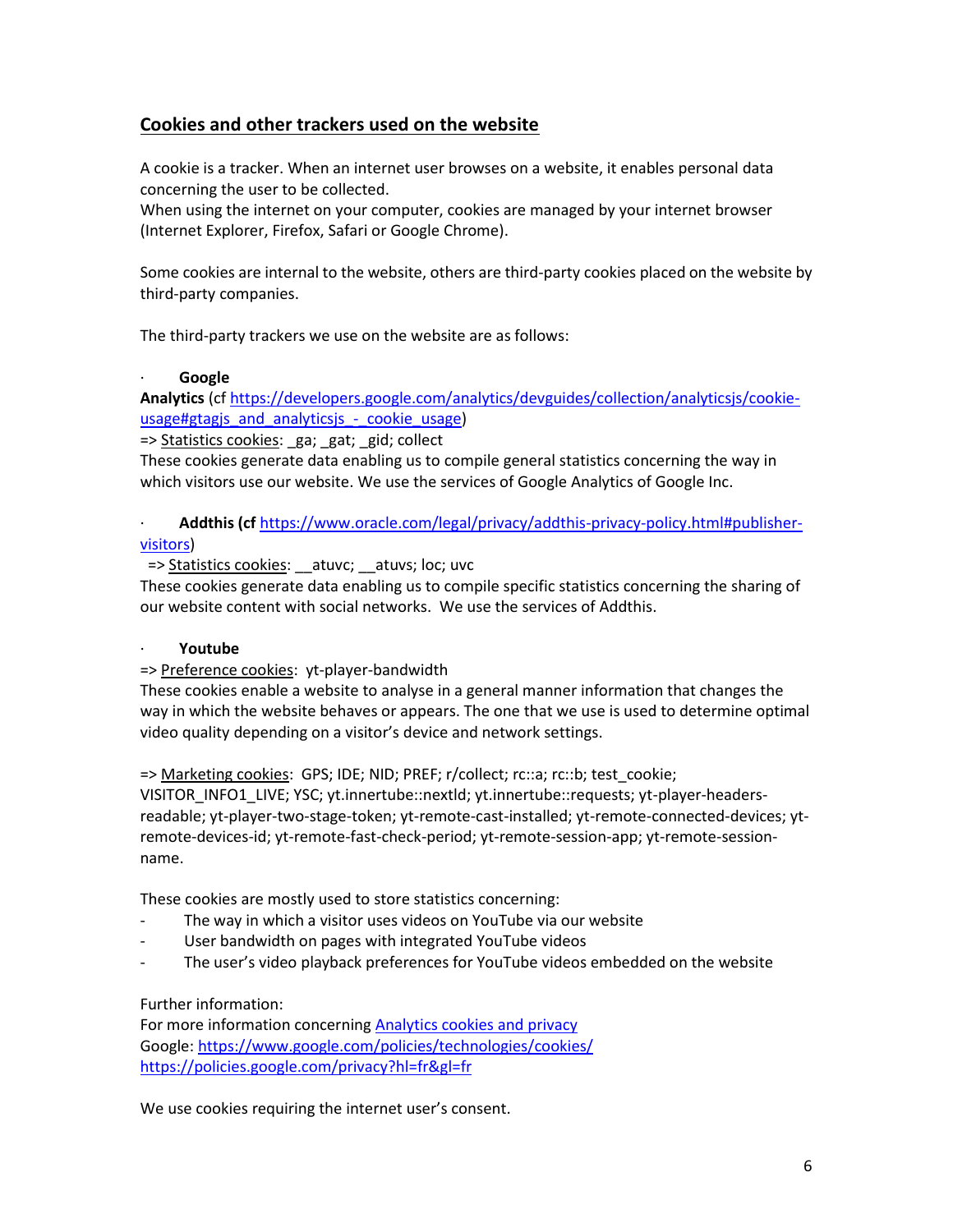Consent is obtained when a Cookie banner appears on the website.

Unless internet users have been informed and given their express consent, cookies are not stored or read on their devices.

Consent is requested for each type of cookie (by purpose).

The list of third-party cookies is given when consent is requested.

Users can postpone their choice and decide later. Unless their consent is given, no cookies are stored.

Users have the right to reject the storage of these cookies.

They have the right to withdraw their consent at any time, just as easily as they gave it.

Cookies stored have a maximum lifespan of 13 months. At the end of this period, consent is requested again.

Internet users are informed that they may also disable cookies by configuring their internet browser:

If internet users wish to delete the cookies stored on their device and configure their browser not to accept cookies, they may do so via their internet browser preferences.

These browsing options concerning cookies are usually found in the "Options", "Preferences" or "Tools" menus in their browser.

For more information concerning the rules applicable to cookies, internet users may refer to the following links:

<https://www.cnil.fr/fr/cookies-et-autres-traceurs-la-cnil-publie-de-nouvelles-lignes-directrices> <https://www.legifrance.gouv.fr/affichTexte.do?cidTexte=JORFTEXT000038783337>

# **What happens to personal data after death - Right of access, to the rectification, erasure and portability of data**

Data subjects may set instructions concerning the retention, deletion and disclosure of their personal data after their death. These instructions may be general or specific.

Data subjects also have the right of access, to the restriction of processing, to rectification, erasure and, under certain conditions, to the portability of their personal data. Data subjects have the right to withdraw their consent at any time if consent constitutes the legal basis for processing.

Requests must indicate the surname and given name, email or postal address of the person concerned, and must be signed and accompanied by valid proof of identity.

These rights may be exercised by contacting: Mr Pierre Colin - Marketing Manager 65 rue des Tuiliers 38430 Jean-de-Moirans Tel: +33 4 76 93 88 00. Email: contact@paraboot.com

# **Complaints**